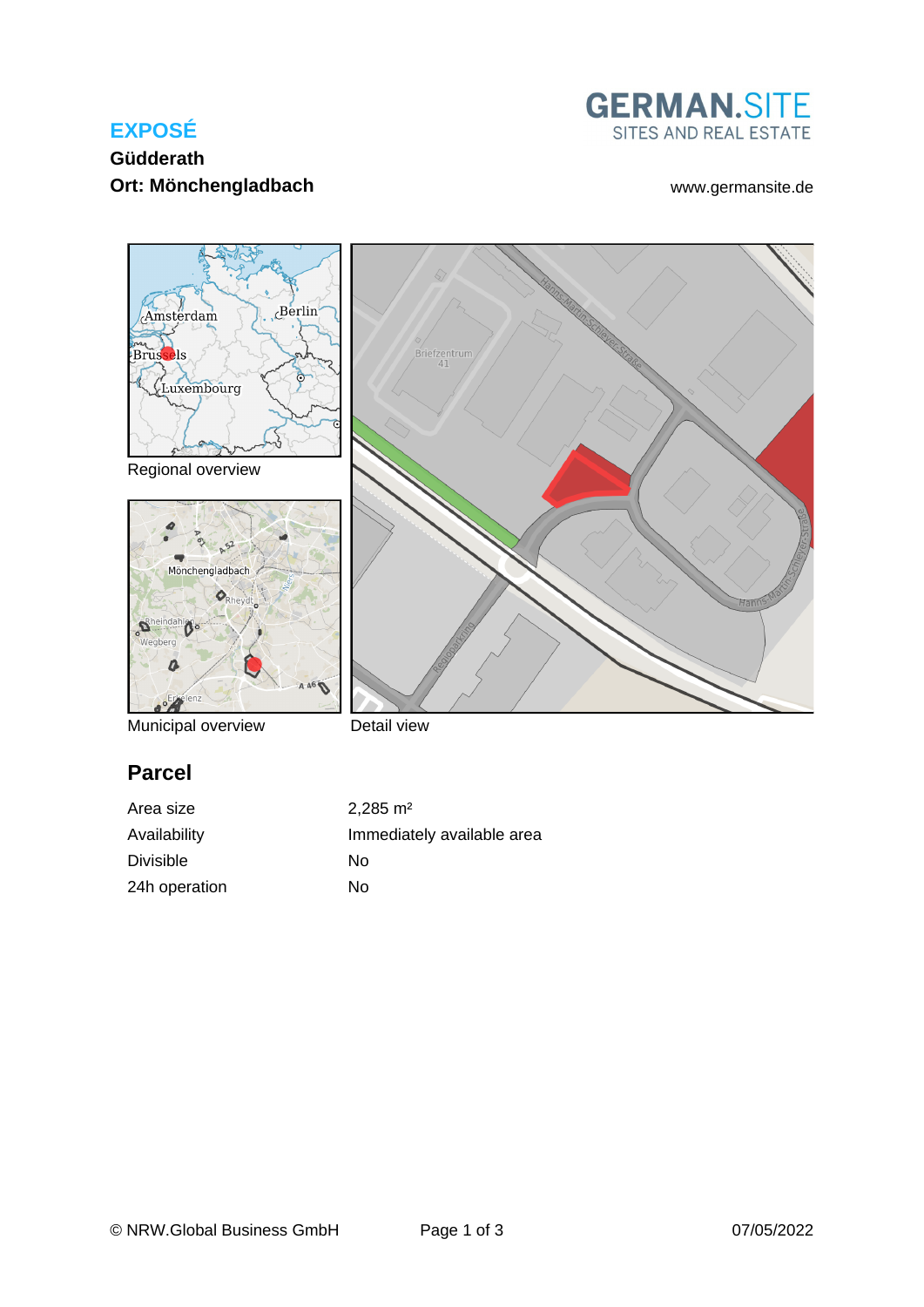## **EXPOSÉ**

#### **Güdderath Ort: Mönchengladbach** [www.germansite.de](http://www.germansite.de)



#### **Details on commercial zone**

The Güdderath commercial zone is located in the south of the city of Mönchengladbach, in the immediate vicinity of the Mönchengladbach-Wanlo freeway junction. The available area, with a total size of 70 ha, offers potential investors the possibility to acquire spaces according to individual requirements. The excellent transport connections as well as the potential to exploit locational advantages such as agglomeration or integration into existing value chains are the unique selling propositions of the spaces being marketed.

Area type GE

## **Transport infrastructure**

| Freeway      | A44 Düsseldorf (über A61); A46 Heinsberg/Neuss | 0.3 km |
|--------------|------------------------------------------------|--------|
| Airport      | Düsseldorf-Mönchengladbach                     | 24 km  |
| Airport      | Düsseldorf International                       | 30 km  |
| Rail freight | Hauptbahnhof Mönchengladbach-Rheydt            | 7 km   |